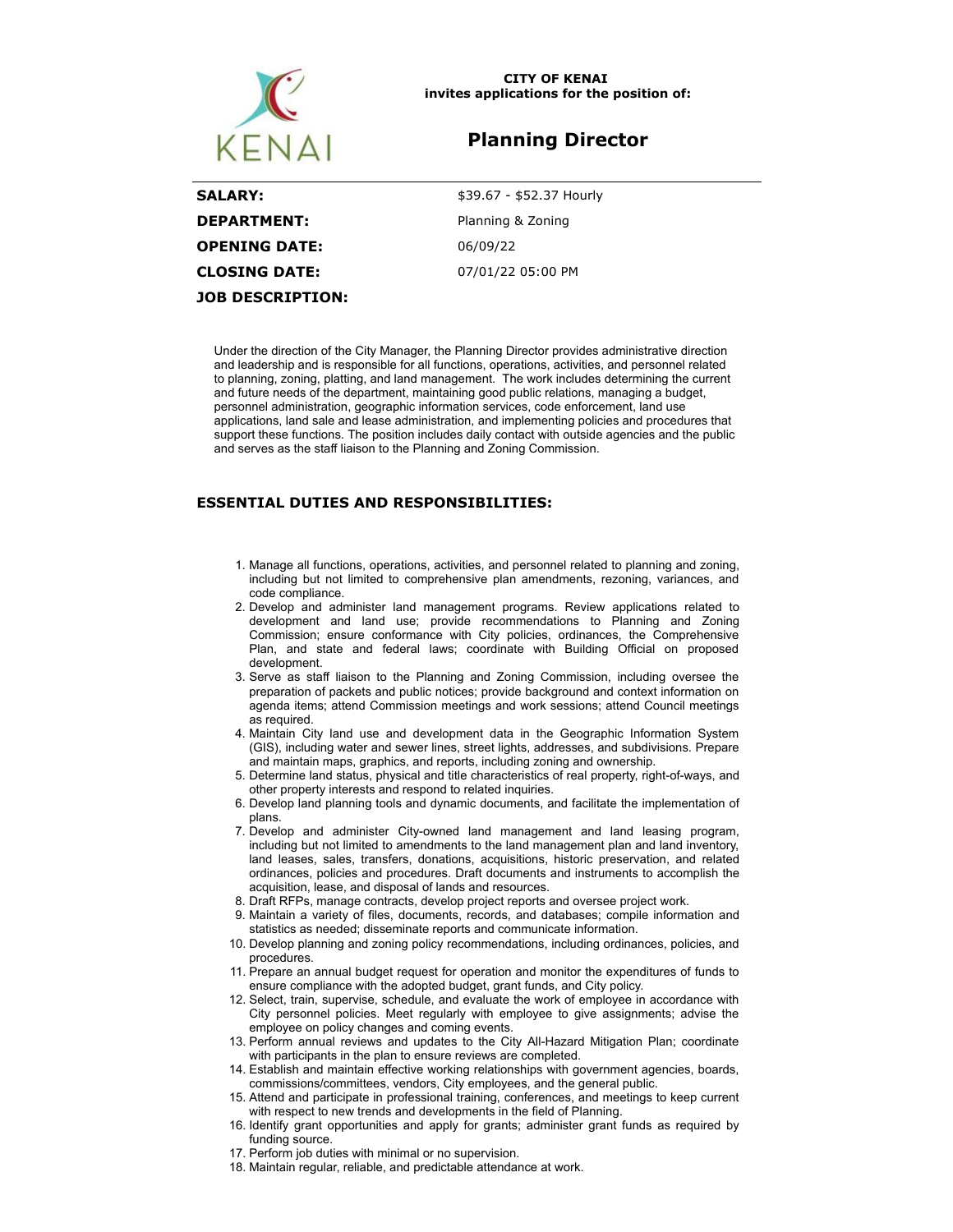# **MINIMUM QUALIFICATIONS:**

- 1. A bachelor's degree in Urban Planning, Resource Management or a similar degree program and a minimum of five (5) years of professional planning experience --or-- or a combination of some college coursework and a minimum of eight (8) years of progressively responsible planning and land management experience.
- 2. Possess or obtain a valid Alaska driver's license within thirty (30) days of employment and prior to operating a City vehicle. Applicants will be required to submit a Division of Motor Vehicles record upon request.
- 3. The employee must be available to work outside normal business hours.

### **DESIRABLE QUALIFICATIONS:**

- 1. American Institute of Certified Planners (AICP) certification or a minimum of education and experience to meet the requirements of the AICP exam.
- 2. Three (3) years of increasingly responsible experience specifically for small town or rural area planning.
- 3. Strong writing skills, including the use of proper and appropriate syntax and punctuation; writing samples may be required during the candidate assessment process.

**WORKING ENVIRONMENT** The work environment is typically in an indoor office setting, adequately heated, lighted, and ventilated. The Planner occasionally attends public meetings, often at night. The employee must occasionally travel to other areas in the community, in all types of weather, to other public office buildings or to document property conditions. While in the field, the employee may be required to walk on uneven surfaces, be exposed to various climate changes, and to drive a vehicle in various weather conditions.

**PHYSICAL DEMANDS** While performing the duties of this job, the employee is frequently required to use hands and fingers dexterously (*e.g.*, operate computers, telephones, photocopiers, microfiche, keyboards, scanners, postal machines, cameras, and other general office equipment); to communicate orally in person and on the telephone; must sit for extended periods of time; and is regularly required to sit, stand, walk, stoop, crouch, bend, lift, and reach with hands and arms. The employee is required to drive or walk to other City or public buildings. Specific vision abilities required include color, close, and peripheral vision. The employee must be able to hear and to talk and to communicate verbally in-person as well as on a telephone.

### **MISCELLANEOUS INFORMATION**

The City of Kenai is an equal opportunity employer. Employment is based on qualifications free of personal and political considerations, with equal opportunity for all with no discrimination on the basis of race, color, religion, sex, national origin, age, disability, marital status, changes in marital status, pregnancy, parenthood, genetic information or any other basis prohibited by law.

APPLICATIONS MAY BE FILED ONLINE AT: [http://www.kenai.city](http://www.kenai.city/)

Position #00177 PLANNING DIRECTOR CC

210 Fidalgo Ave Kenai, AK 99611 (907) 283-8223

[ccunningham@kenai.city](mailto:ccunningham@kenai.city)

### **Planning Director Supplemental Questionnaire**

- \* 1. Please describe in detail your experience providing direction and leadership related to planning, zoning, platting, and land management.
- \* 2. Please describe in detail your experience determining the current and future needs of a small group, division, or department in which you were responsible for managing a budget, personnel, geographic information services, code enforcement, land applications, and/or implementing policies and procedures that support these functions.
- \* 3. Do you have a bachelor's degree in Urban Planning, Resource Management or a similar degree program? If yes, please explain.